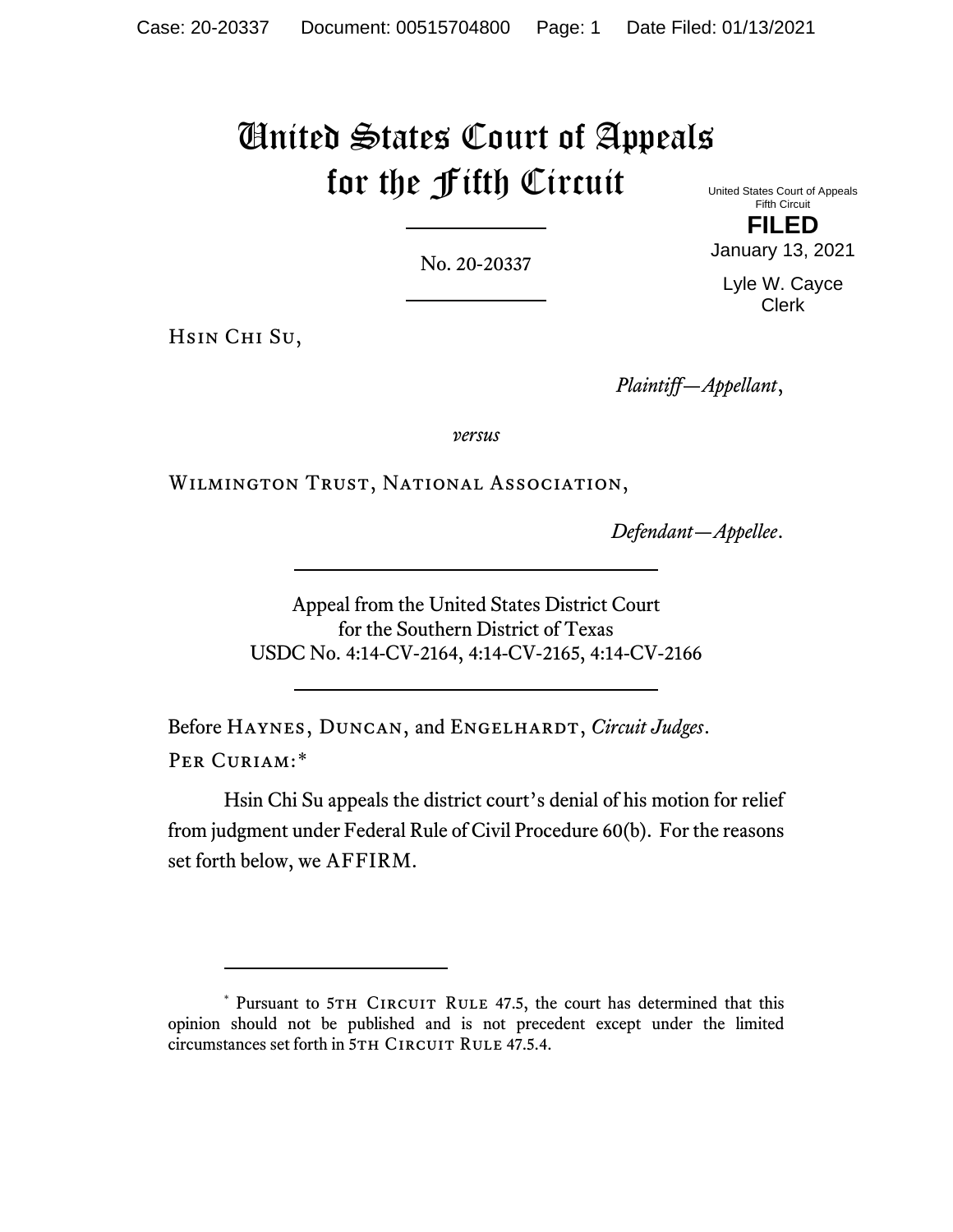# **I. Background**

In 2010, four corporations allegedly owned and controlled by Su (the "Whale Corporations") obtained loans from a syndicate of lenders to finance the construction of several large maritime shipping vessels. In 2013, the Whale Corporations entered Chapter 11 bankruptcy proceedings. During those proceedings, the bankruptcy court authorized the sale of the vessels to OCM Formosa Strait Holdings, Ltd., which at that point held almost all of the Whale Corporations' debt.

In July 2014, Su sued several of the Whale Corporations' lenders, seeking a declaration that the vessels' sale did not alter patent rights he allegedly held that were incorporated into the vessels' design or, in the alternative, the monetary value of his alleged intellectual property. Wilmington Trust, National Association, as successor-in-interest to one of these lenders, counterclaimed, alleging that Su had personally guaranteed the loans but had failed to pay the outstanding balance left after the vessels' sale.

In 2015, Wilmington Trust filed two motions for summary judgment. Su opposed, through his then-outside counsel, Hoover Slovacek LLP. While Wilmington Trust's motions were pending, Su substituted Robins Kaplan LLP as his counsel.

On December 7, 2018, the district court ruled that Su was not entitled to declaratory or monetary relief and entered a "final judgment" that purported to terminate all of the outstanding motions. However, the district court did not specifically address Wilmington Trust's counterclaims. On January 30, 2019, Su appealed. On March 4, 2019, we dismissed Su's appeal for want of prosecution.

On April 11, 2019, Wilmington Trust petitioned the district court to reopen the case to adjudicate its counterclaims against Su. The district court granted this motion and scheduled a hearing for May 16, 2019. In its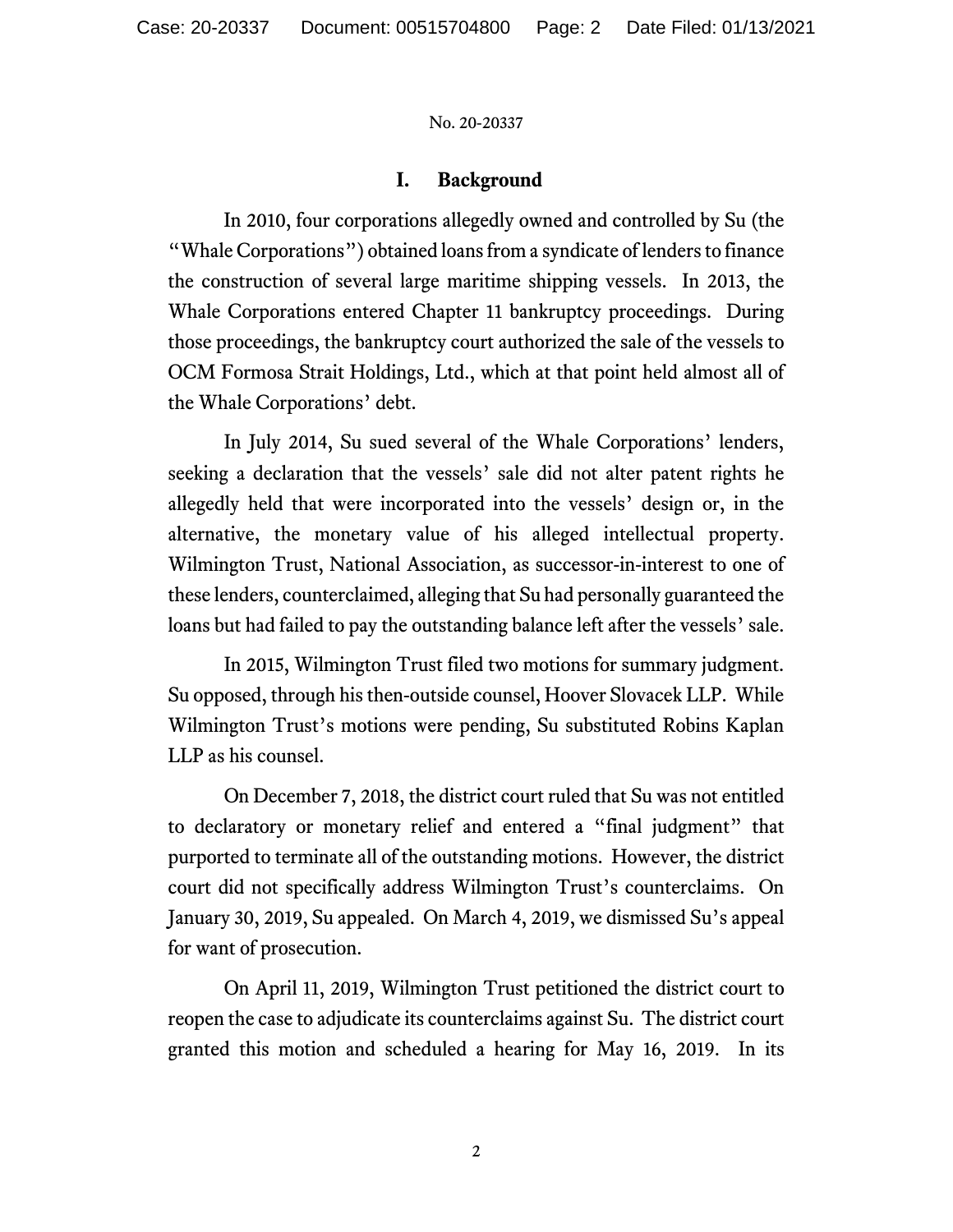scheduling order, the district court mandated that "whoever receives this notice must confirm that every other party knows of the setting," and that "[e]ach party must appear by an attorney with (a) full knowledge of the facts and (b) authority to bind the client."

Three days before the scheduled hearing, Robins Kaplan moved to withdraw as Su's counsel. At the hearing, Su did not appear, nor did any attorney appear on his behalf. The district court attempted to contact Robins Kaplan, but its phone call went straight to voicemail. After a brief argument by Wilmington Trust's counsel, the district court agreed that "there [was] no reason not to" grant summary judgment for Wilmington Trust. Thus, the district court entered judgment for Wilmington Trust in the amount of \$60,459,959.33 for outstanding principal, \$17,169,737.40 for pre-judgment interest, and post-judgment interest at the rate of 2.32%.

The district court also denied Robins Kaplan's motion to withdraw and ordered Su to show cause why he had not appeared at the hearing. Robins Kaplan responded, asserting that the firm had been unable to communicate with Su regarding the hearing and consequently believed that it did not have the authority to bind Su.

On May 21, 2020, Su moved to vacate the district court's judgment under Federal Rule of Civil Procedure 60(b). Su averred that, in March 2019, he was held in civil contempt by a court in the United Kingdom and was consequently incarcerated from March 29, 2019 until April 8, 2020. He maintained that, due to his incarceration, he did not learn of the reopening of his case, the May 2019 hearing, or the district court's grant of summary judgment for Wilmington Trust until after these events transpired. Further, he attested that he was unable to locate counsel to attempt to vacate the district court's judgment before his release from prison in April 2020.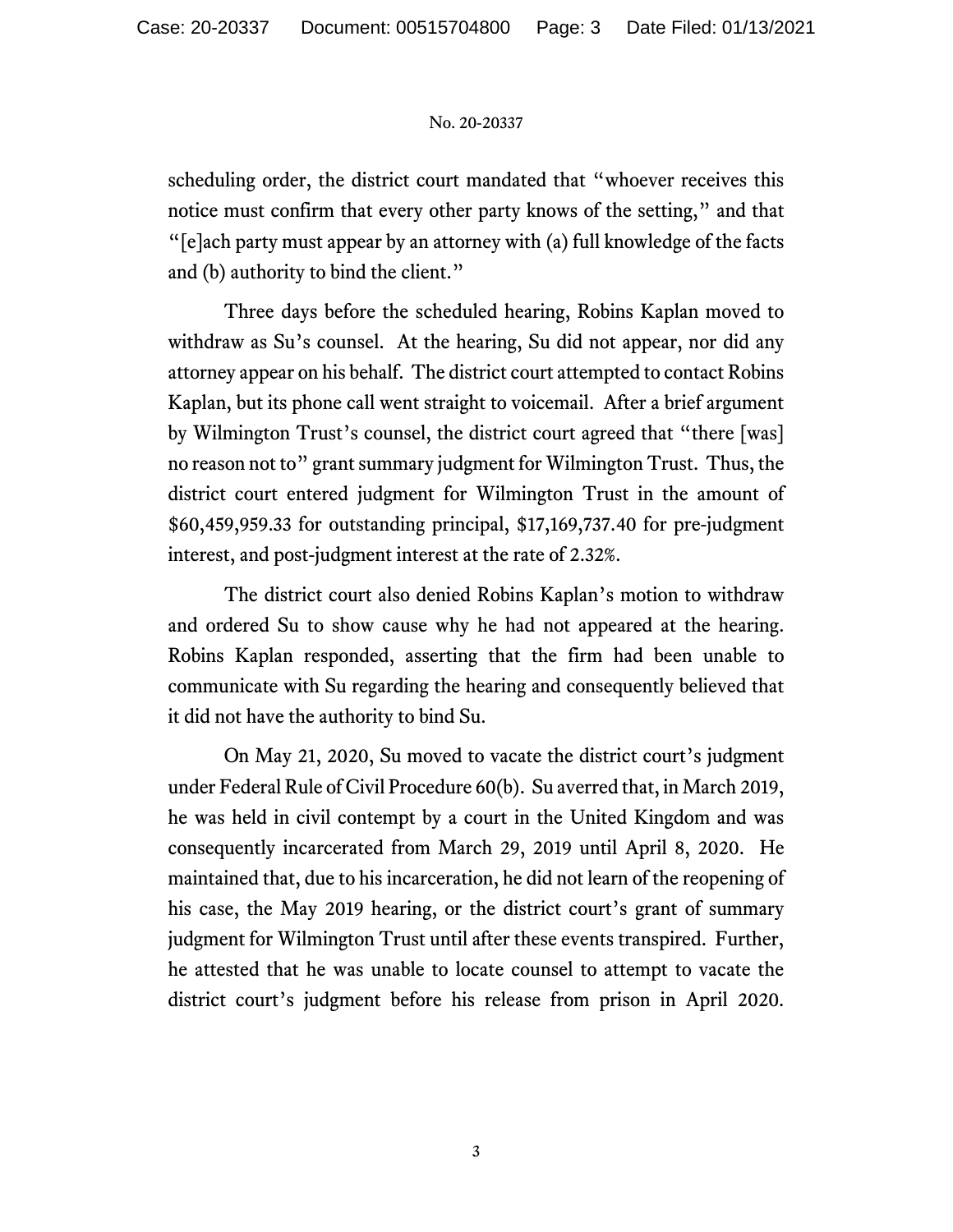Therefore, he argued, his failure to defend himself against Wilmington Trust's motions for summary judgment was excusable.

The district court denied Su's Rule 60(b) motion without explanation. Su timely appealed.

# **II. Discussion**

The district court had jurisdiction over this case under 28 U.S.C. §§ 2201, 2202, 1338, and 1367. We have jurisdiction over this appeal under 28 U.S.C. § 1291.

We review a district court's denial of a Rule 60(b) motion for abuse of discretion. *Seven Elves, Inc. v. Eskenazi*, 635 F.2d 396, 402 (5th Cir. Unit A Jan. 1981). For the appellant to prevail under this standard, "[i]t is not enough that the granting of relief might have been permissible, or even warranted[;] denial must have been so unwarranted as to constitute an abuse of discretion." *Id.* Although the district court did not explain why it denied Su's Rule 60(b) motion, we may affirm "upon any basis supported by the record." *Davis v. Scott*, 157 F.3d 1003, 1005 (5th Cir. 1998).

While Rule 60(b) permits a district court to relieve a party from final judgment for any one of six reasons, the only one of which Su asserts is provided by Rule  $60(b)(6)$ : "any other reason that justifies relief."<sup>[1](#page-3-0)</sup> Because Rule 60(b)'s "six categories of relief are mutually exclusive from one another, . . . an action cannot be brought through the catch-all provision of Rule 60(b)(6) if it could have been brought through one of the Rule's first

<span id="page-3-0"></span><sup>&</sup>lt;sup>1</sup> Before the district court, Su also invoked Rule  $60(b)(1)$ . Because Su did not renew his argument under Rule 60(b)(1) on appeal, he has abandoned this argument and we will not consider it. *See Justiss Oil Co. v. Kerr-McGee Refin. Corp.*, 75 F.3d 1057, 1067 (5th Cir. 1996) ("When an appellant fails to advance arguments in the body of its brief in support of an issue it has raised on appeal, we consider such issues abandoned.").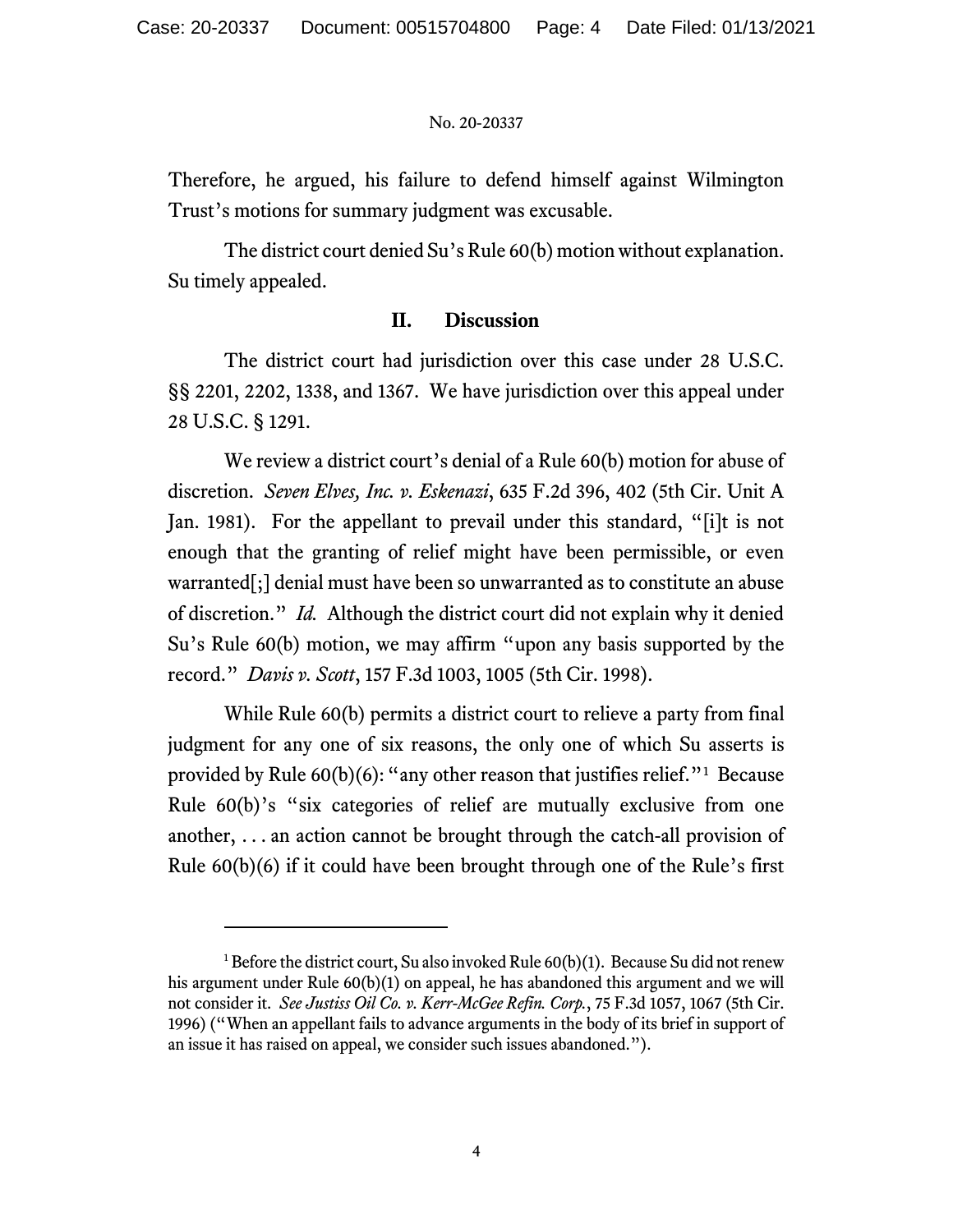five subsections." *United States v. Fernandez*, 797 F.3d 315, 319 (5th Cir. 2015) (internal quotation marks and citation omitted).

To be successful, a Rule 60(b)(6) motion "must have been made within a reasonable time and must 'show extraordinary circumstances justifying the reopening of a final judgment.'" *Clark v. Davis*, 850 F.3d 770, 778 (5th Cir. 2017) (internal quotation marks and citation omitted) (quoting *Gonzalez v. Crosby*, 545 U.S. 524, 535 (2005)). When evaluating "whether extraordinary circumstances are present, a court may consider a wide range of factors," including "the risk of injustice to the parties and the risk of undermining the public's confidence in the judicial process." *Buck v. Davis*, 137 S. Ct. 759, 778 (2017) (internal quotation marks and citation omitted).

In this case, we agree with Su that Robins Kaplan effectively abandoned him by failing to appear at the May 2019 hearing despite not having been permitted by the district court to withdraw. Nevertheless, Su is not entitled to relief for two reasons. First, an attorney's failure to appear at a hearing is covered by Rule 60(b)(1)'s "mistake, inadvertence, surprise, or excusable neglect" category of relief. *See In re Hous. Oil Tr. Sec. Litig. MDL-625*, No. 92-2498, 1993 WL 117764, at \*2–3 (5th Cir. Mar. 22, 1993) (per curiam) (determining that relief under Rule 60(b)(1) was warranted where the plaintiff's counsel did not receive notice of the defendants' summary judgment motion and consequently did not respond); *Keane v. HSBC Bank USA for Ellington Tr., Series 2007-2*, 874 F.3d 763, 764–67 (1st Cir. 2017) (concluding that relief under Rule 60(b)(1) was warranted where the plaintiff's counsel failed to appear at a hearing and the district court dismissed his claims for failure to prosecute). Because Rule 60(b)'s categories of relief are "mutually exclusive," Robins Kaplan's failure to appear on Su's behalf at that May 2019 hearing cannot serve as the basis for relief under Rule 60(b)(6). *Fernandez*, 797 F.3d at 319.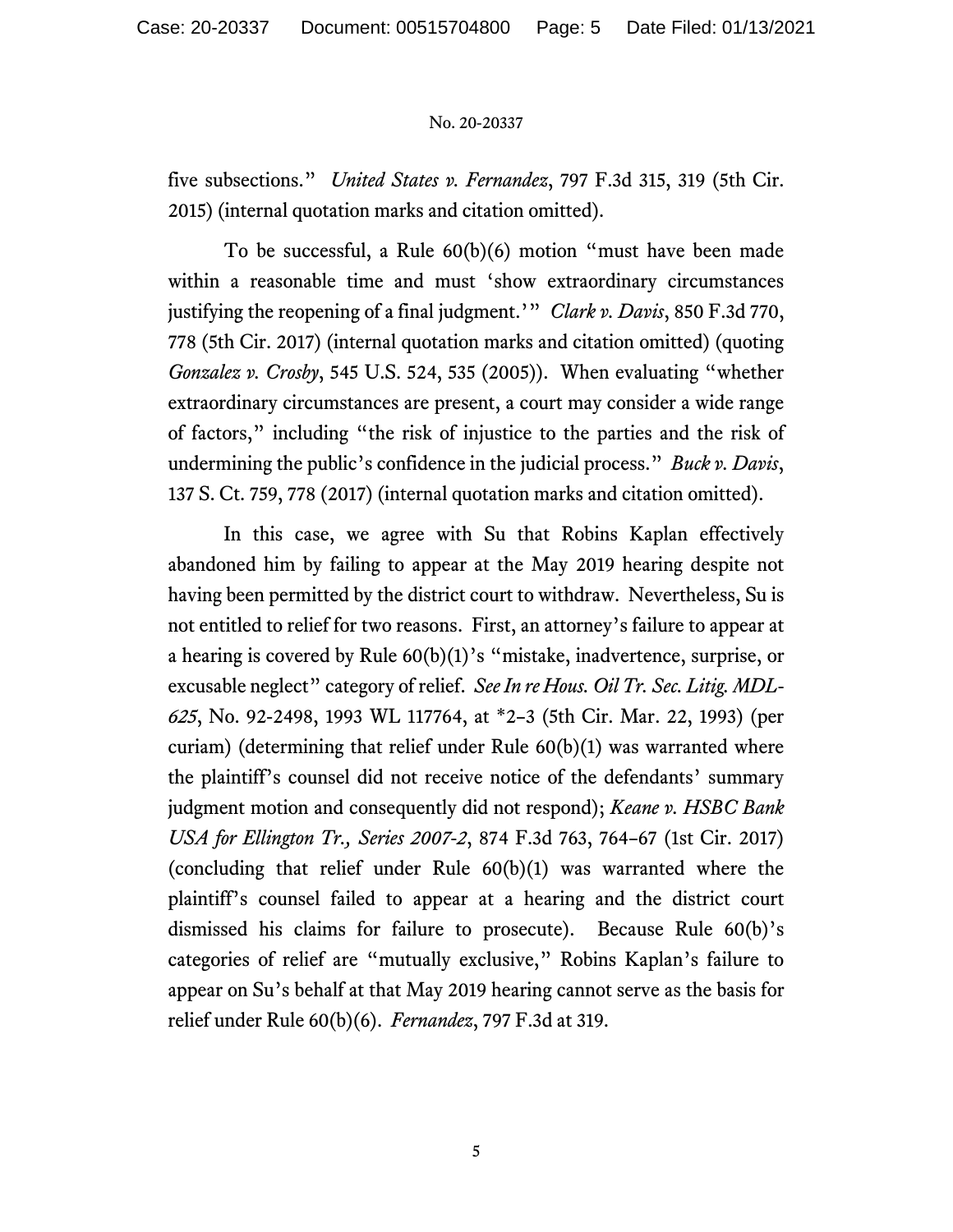Second, even addressing the question of "extraordinary circumstances," we note that the situation here is one of ruling on existing briefing, not considering new evidence or conducting a trial. Prior counsel, Hoover Slovacek, had filed opposition briefs in response to these motions in 2015. After the case was reopened in April 2019, Wilmington Trust did not file any briefing to supplement its original motions, nor did it present any new evidence or arguments at the hearing. Because Wilmington Trust did not update its motions for summary judgment, Su's 2015 opposition briefs remained applicable in 2019. Therefore, Su had a defense in place when the district court adjudicated Wilmington Trust's summary judgment motions. Consequently, this case is unlike the case relied upon by Su: *Klapprott v. United States*, a case in which the Supreme Court held that relief under Rule 60(b)(6) was appropriate. 335 U.S. 601, 613–16 (1949). In *Klapprott*, the Government initiated denaturalization proceedings against the petitioner but imprisoned him on separate criminal charges before the expiration of the deadline for him to respond to the denaturalization complaint. *Id.* at 603. Because the petitioner lacked the funds to hire a lawyer, he did not appear in the denaturalization proceedings, and the court consequently entered a default judgment against him. *Id.* at 603, 608. Thus, the Supreme Court concluded that "a citizen was stripped of his citizenship by his Government . . . with no reasonable opportunity for him effectively to defend his right to citizenship," justifying relief under Rule 60(b)(6). *Id.* at 615.

Here, contrary to an entry of default judgment, at the May 2019 hearing, the district court indicated that it had considered the merits of Wilmington Trust's counterclaims and was granting judgment on the strength of its arguments, not because Su failed to appear at the hearing. Because Su was able to present his objections to the district court through the counsel of his choice and judgment was entered against him on the merits, the circumstances of this case are not so "extraordinary" as to justify the